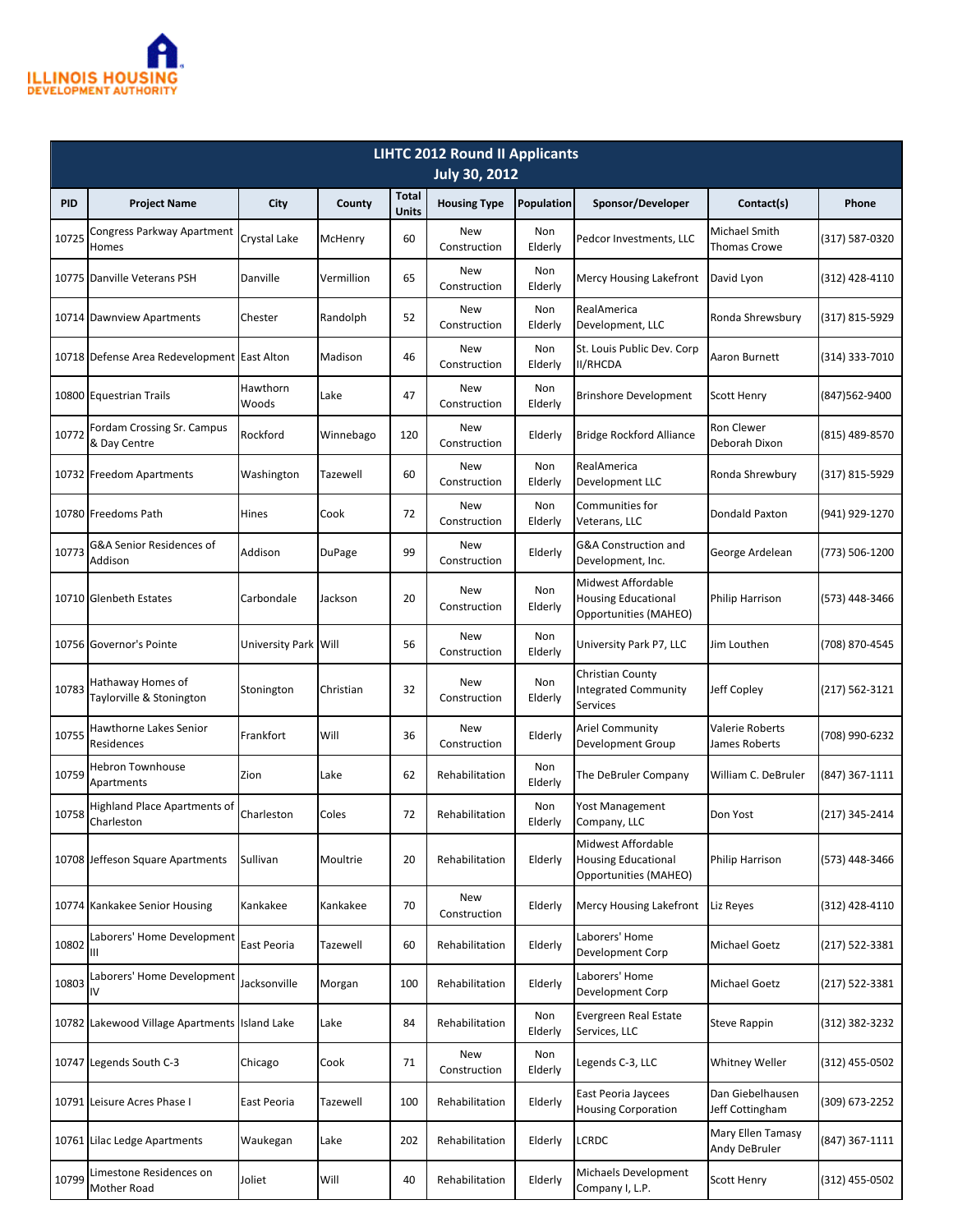

| <b>LIHTC 2012 Round II Applicants</b><br><b>July 30, 2012</b> |                                               |                      |            |                              |                            |                |                                                                           |                                 |                |  |
|---------------------------------------------------------------|-----------------------------------------------|----------------------|------------|------------------------------|----------------------------|----------------|---------------------------------------------------------------------------|---------------------------------|----------------|--|
| <b>PID</b>                                                    | <b>Project Name</b>                           | City                 | County     | <b>Total</b><br><b>Units</b> | <b>Housing Type</b>        | Population     | Sponsor/Developer                                                         | Contact(s)                      | Phone          |  |
|                                                               | 10804 Limestone Sr. Apartments                | Bartonville          | Peoria     | 42                           | New<br>Construction        | Elderly        | Laborers Home<br>Development Corp.                                        | Michael Goetz                   | (217) 522-3381 |  |
|                                                               | 10805 Maple Ridge II                          | Paris                | Edgar      | 42                           | New<br>Construction        | Non<br>Elderly | Laborers Home<br>Development Corp.                                        | <b>Michael Goetz</b>            | (217) 522-3381 |  |
|                                                               | 10729 May Apartments                          | Edwardsville         | Madison    | 70                           | New<br>Construction        | Elderly        | <b>Madison County Housing</b><br>Authority                                | Dorothy Hummel                  | (618) 345-5142 |  |
|                                                               | 10785 Mill Street Station                     | Oswego               | Kendall    | 62                           | <b>New</b><br>Construction | Non<br>Elderly | Jim Bergman/Ryan<br>Companies                                             | Jim Bergman                     | (630) 328-1160 |  |
| 10742                                                         | Mt Prospect Horizon Senior<br>Living          | Mt. Prospect         | Cook       | 91                           | <b>New</b><br>Construction | Elderly        | The Alden Foundation                                                      | Elizabeth M. Demes              | (773) 286-6622 |  |
|                                                               | 10796 Northfield Estates                      | Harvard              | McHenry    | 72                           | <b>New</b><br>Construction | Non<br>Elderly | Herman & Kittle<br>Properties, Inc.                                       | Jeffrey L. Kittle               | (317) 805-1980 |  |
|                                                               | 10712 Northtown Apartments                    | Sparta               | Randolph   | 16                           | <b>New</b><br>Construction | Non<br>Elderly | Northtown Apartments,<br>LP                                               | <b>Greg Budslick</b>            | (618) 457-5312 |  |
|                                                               | 10728 PhilHaven                               | Wheeling             | Cook       | 50                           | <b>New</b><br>Construction | Non<br>Elderly | Daveri Development<br>Group, LLC                                          | Jessica Berzac                  | (312) 870-4747 |  |
|                                                               | 10798 Plowfield Square                        | Lincoln              | Logan      | 42                           | <b>New</b><br>Construction | Non<br>Elderly | Brinshore Development,<br>LLC                                             | <b>Richard Sciortino</b>        | (847)562-9400  |  |
| 10751                                                         | Robbins Renaissance Town<br>Homes             | Robbins              | Cook       | 70                           | <b>New</b><br>Construction | Non<br>Elderly | Robbins Renaissance<br><b>Construction LLC</b>                            | James Louthen                   | (708) 870-4545 |  |
|                                                               | 10754 Senior Living at Ravine Woods Channahon |                      | Will       | 60                           | New<br>Construction        | Elderly        | Senior Living at Ravine<br><b>Woods Development LLC</b>                   | N. Gene Briscoe                 | (217) 386-2355 |  |
|                                                               | 10745 Senior Suites of Bellwood               | Bellwood             | Cook       | 89                           | <b>New</b><br>Construction | Elderly        | Senior Suites Bellwood,<br>LLC                                            | Robert Gawronski                | (312) 673-4376 |  |
|                                                               | 10713 Shawnee Park Apartments                 | Harrisburg           | Saline     | 62                           | <b>New</b><br>Construction | Non<br>Elderly | <b>Budslick Investments, LLC</b>                                          | John Budslick                   | (618) 457-5312 |  |
|                                                               | 10715 Sinai Village II                        | East St. Louis       | St. Clair  | 31                           | <b>New</b><br>Construction | Non<br>Elderly | Mt. Sinai Development<br>Corporation                                      | Dennis Jackson                  | (618) 482-3440 |  |
|                                                               | 10709 Skyline Estates                         | Marion               | Williamson | 40                           | New<br>Construction        | Elderly        | Midwest Affordable<br><b>Housing Educational</b><br>Opportunities (MAHEO) | Philip Harrison                 | (573) 448-3466 |  |
|                                                               | 10737 St. Boniface Senior Living              | Chicago              | Cook       | 54                           | <b>New</b><br>Construction | Elderly        | Carefree Development,<br>LLC                                              | Philip Moeller                  | (312) 573-1444 |  |
| 10722                                                         | The Cottages at Cathedral<br>Square           | Belleville           | St. Clair  | 32                           | New<br>Construction        | Elderly        | <b>Touchette Regional</b><br>Hospital, Inc.                               | Monsignor<br>John Myler         | (618) 234-1166 |  |
|                                                               | 10734 The Lodge at Bristol Meadows New Lenox  |                      | Will       | 63                           | New<br>Construction        | Elderly        | Perry Group, Ltd.                                                         | Joseph Perry                    | (815) 405-4900 |  |
|                                                               | 10795 The Residences of East Glen             | Carbondale           | Jackson    | 88                           | New<br>Construction        | Non<br>Elderly | Herman & Kittle<br>Properties, Inc.                                       | Kyle Peterson<br>Jeffrey Kittle | (317) 805-1980 |  |
|                                                               | 10741 The Villas of Lake in the Hills         | Lake in the<br>Hills | McHenry    | 60                           | New<br>Construction        | Non<br>Elderly | DKI, Inc.                                                                 | Daniel Kotcher                  | (312) 280-1010 |  |
|                                                               | 10753 Thorn Creek Senior Living               | Thorton              | Cook       | 51                           | New<br>Construction        | Elderly        | Thorncreek Development<br>Inc.                                            | Jake Weiss                      | (847) 329-7600 |  |
|                                                               | 10739 Township Village Apartments             | <b>East Alton</b>    | Madison    | 124                          | Rehabilitation             | Elderly        | Township Developers, LLC                                                  | Dennis R. Egidi                 | (847) 816-6400 |  |
|                                                               | 10786 Veterans New Beginnings                 | Chicago              | Cook       | 54                           | New<br>Construction        | Non<br>Elderly | New Pisgah Community<br>Service Organization                              | Stan Smith                      | (708) 473-7726 |  |
|                                                               | 10789 Waters Edge of South Elgin              | South Elgin          | Kane       | 48                           | New<br>Construction        | Non<br>Elderly | The Burton Foundation                                                     | Tracey Manning                  | (310) 598-5900 |  |